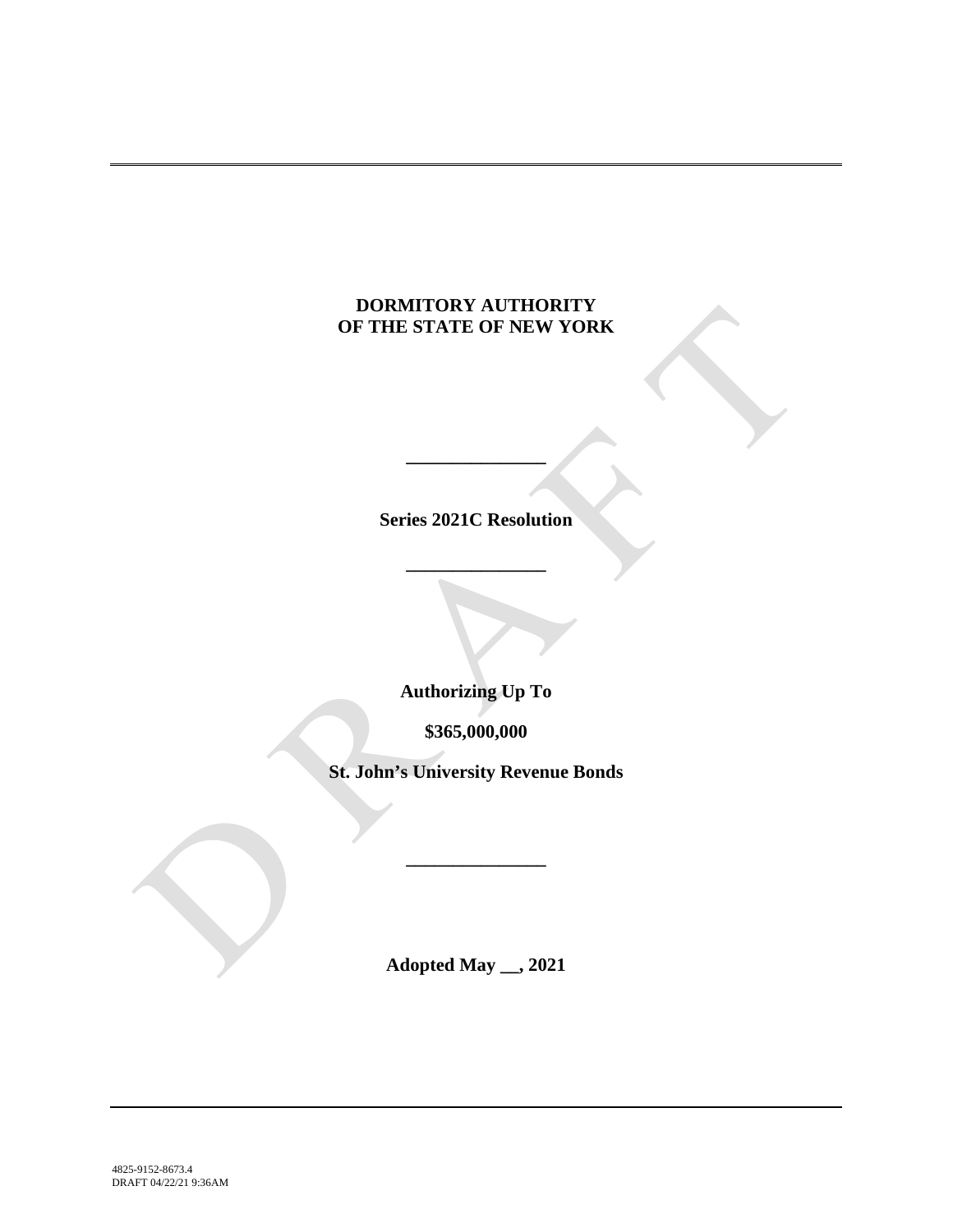# **TABLE OF CONTENTS**

### **ARTICLE I. DEFINITIONS AND STATUTORY AUTHORITY**

# **ARTICLE II. AUTHORIZATION, TERMS AND ISSUANCE OF BONDS**

#### **ARTICLE III.**

# **FUNDS AND ACCOUNTS; PLEDGE**

# **ARTICLE IV. EXECUTION AND AUTHENTICATION**

# **ARTICLE V. APPLICATION OF PROCEEDS**

# **ARTICLE VI. SPECIAL COVENANTS**

# **ARTICLE VII.**

# **ARTICLE VIII. MISCELLANEOUS**

|--|--|--|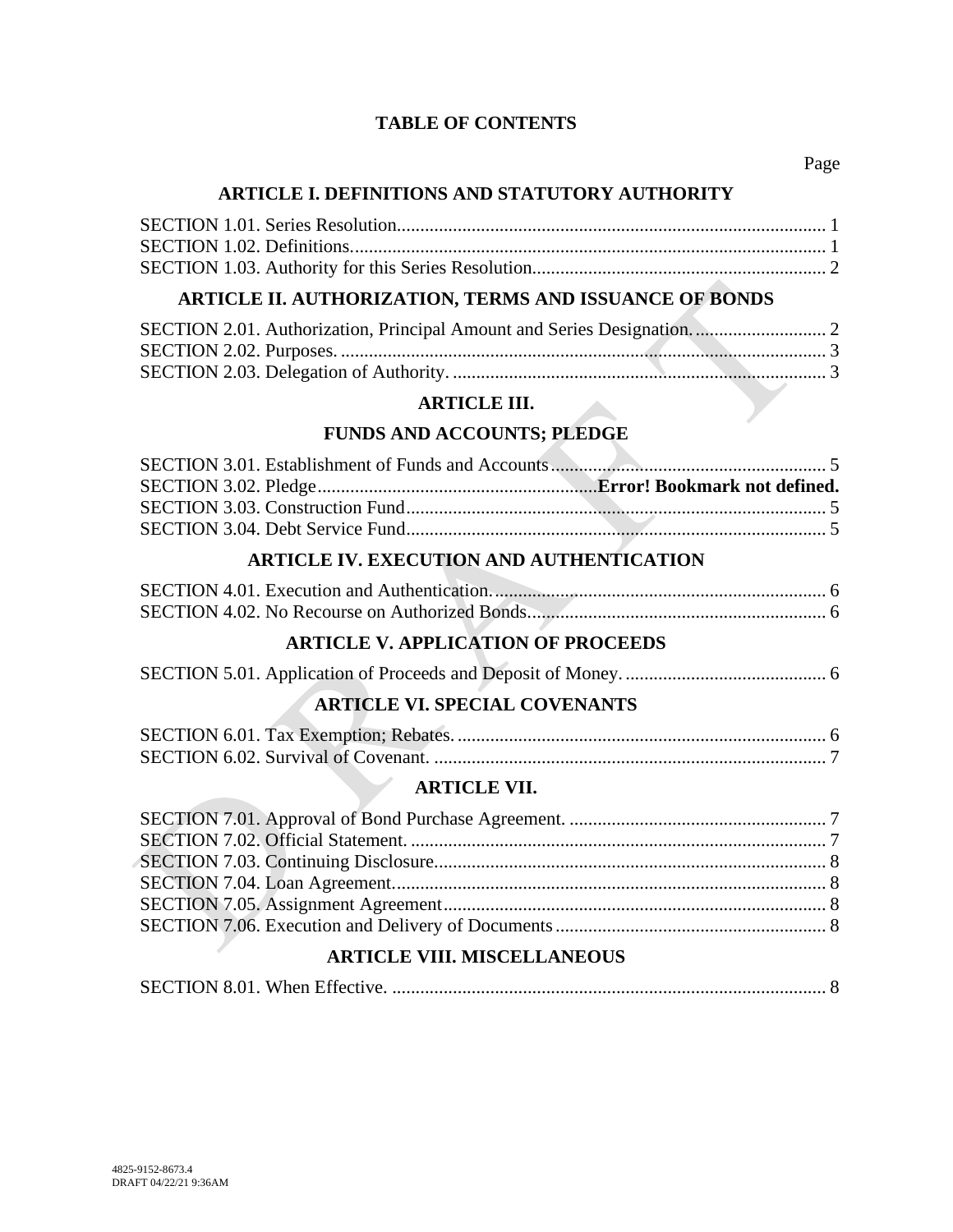#### **SERIES 2021C RESOLUTION AUTHORIZING UP TO \$365,000,000 ST. JOHN'S UNIVERSITY REVENUE BONDS**

**BE IT RESOLVED** by the Dormitory Authority of the State of New York, as

follows:

# **ARTICLE I.**

#### **DEFINITIONS AND STATUTORY AUTHORITY**

**SECTION 1.01. Series Resolution.** This "Series 2021C Resolution Authorizing Up To \$365,000,000 St. John's University Revenue Bonds" is supplemental to, and constitutes a Series Resolution within, the meaning of and is adopted in accordance with Article II of, the resolution adopted by the Authority on June 20, 2012, entitled "St. John's University Revenue Bond Resolution, A Resolution Authorizing The Issuance By The Dormitory Authority Of The State Of New York Of Its St. John's University Revenue Bonds; Providing For The Payment Of The Principal Of And Interest On Such Bonds; And Providing For The Rights Of The Holders Thereof," and referred to herein as the "Resolution."

**SECTION 1.02. Definitions.** (a) All terms which are defined in Section 1.01 of the Resolution, unless otherwise defined herein, shall have the same meanings, respectively, in this Series Resolution as such terms are given in said Section 1.01 of the Resolution.

In addition, as used in this Series Resolution, unless the context shall otherwise require, the following terms shall have the respective meanings set forth below.

**"Additional Bonds"** means the Bonds authorized and issued by the Authority under the Resolution pursuant to the Series 2021A Resolution Authorizing Up To \$365,000,000 St. John's University Revenue Bonds, the Series 2021B Resolution Authorizing Up To \$365,000,000 St. John's University Revenue Bonds, the Series 2021D Resolution Authorizing Up To \$365,000,000 St. John's University Revenue Bonds and the Series 2021E Resolution Authorizing Up To \$365,000,000 St. John's University Revenue Bonds, adopted on the date of adoption of this Series Resolution.

**"Assignment Agreement"** means the Assignment Agreement from the Authority and Trustee and acknowledged by St. John's University, to be dated as of the date of issuance of the Authorized Bonds or such other date determined by the Authorized Officer of the Authority executing the Assignment Agreement on behalf of the Authority.

**"Authorized Bond"** means any Bonds authorized by Article II of this Series Resolution.

**"Construction Fund"** means the fund so designated, established and created pursuant to Section 3.01 hereof.

**"Cost of Issuance Account"** means the account within the Construction Fund so designated, established and created pursuant to Section 3.01 hereof.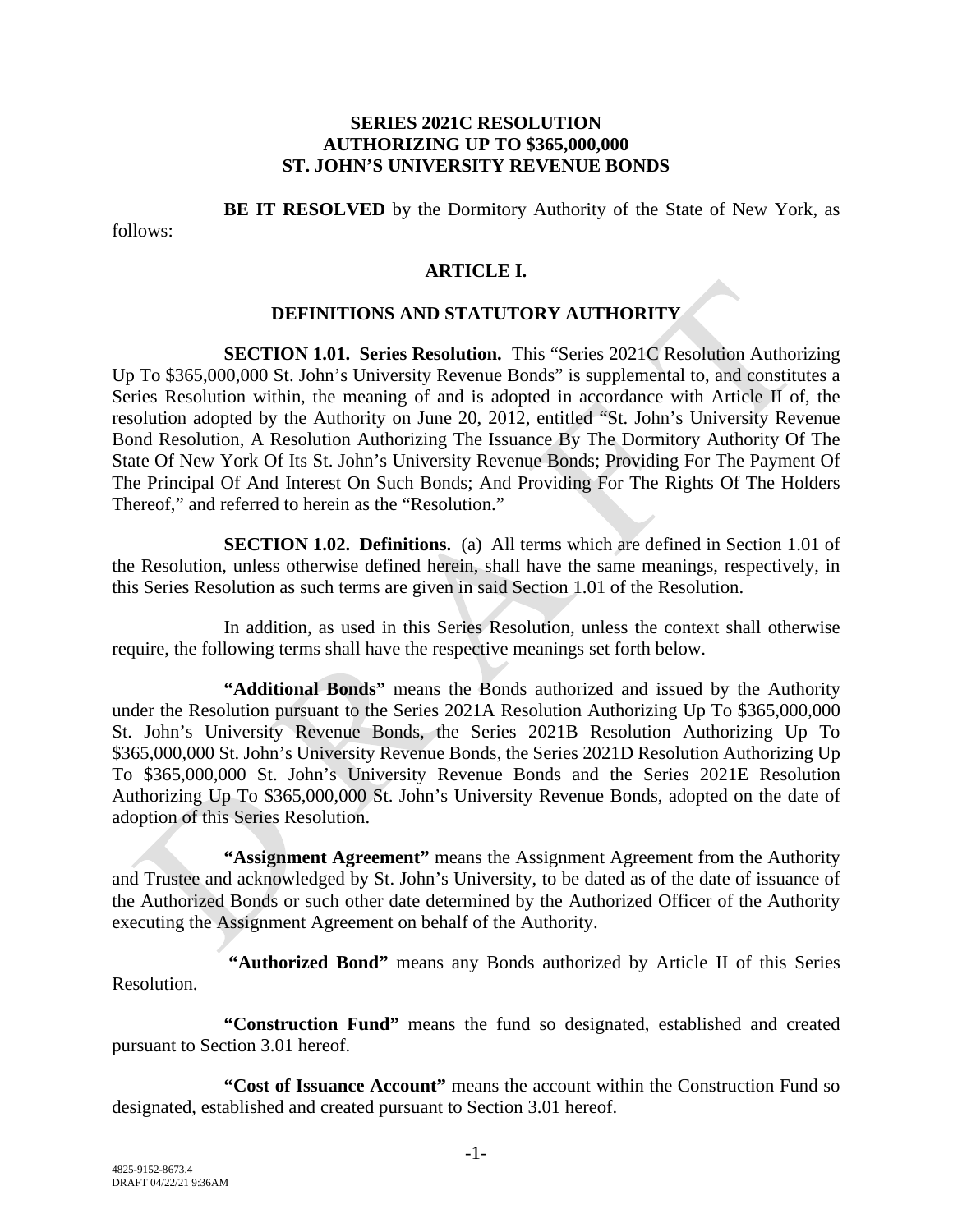**"Debt Service Fund"** means the fund so designated, established and created pursuant to Section 3.01 hereof.

**"Project"** has the meaning given to such term in the Loan Agreement.

**"Refunded Bonds"** means the bonds of the series and maturities designated as the "Refunded Bonds" pursuant to Section 2.03(q) hereof.

**"Series Resolution"** means this Series 2021C Resolution Authorizing Up To \$365,000,000 St. John's University Revenue Bonds.

**"Tax Certificate"** means a certificate executed by an Authorized Officer of the Authority, including the appendices, schedules and exhibits thereto, executed in connection with the issuance of the Tax Exempt Authorized Bonds in which the Authority makes representations and agreements as to arbitrage compliance with the provisions of Section 141 through 150, inclusive, of the Code, or any similar certificate, agreement or other instrument made, executed and delivered in lieu of said certificate, in each case as the same may be amended or supplemented.

**"Tax Exempt Authorized Bond"** means any Authorized Bond as to which Bond Counsel has rendered an opinion to the effect that interest on such Authorized Bond is excluded from the gross income of the Holder thereof for purposes of federal income taxation under Section 103(a) of the Code.

(b) Words of the masculine gender shall be deemed and construed to include correlative words of the feminine and neutral genders. Unless the context shall otherwise indicate, words importing the singular number shall include the plural number and vice versa, and words importing persons shall include firms, associations and corporations, including public bodies, as well as natural persons.

The terms "hereby," "hereof," "hereto," "herein," "hereunder," and any similar terms, as used in this Series Resolution, refer to this Series Resolution.

**SECTION 1.03. Authority for this Series Resolution.** This Series Resolution is adopted pursuant to the provisions of the Act and the Resolution.

# **ARTICLE II.**

# **AUTHORIZATION, TERMS AND ISSUANCE OF AUTHORIZED BONDS**

# **SECTION 2.01. Authorization, Principal Amount and Series Designation.** A

Series of Bonds entitled to the benefit, protection and security of the Resolution is hereby authorized to be issued in an aggregate principal amount not to exceed, together with the aggregate principal amount of the Additional Bonds issued, \$365,000,000. Such Series of Authorized Bonds shall be designated as and shall be distinguished from the Bonds of all Series by the title "St. John's University Revenue Bonds, Series " followed by the year of issuance and such letter(s) or number(s), if any, as may be determined by an Authorized Officer of the Authority to indicate the order of issuance, pursuant to and subject to the terms, conditions and limitations established in the Resolution and this Series Resolution.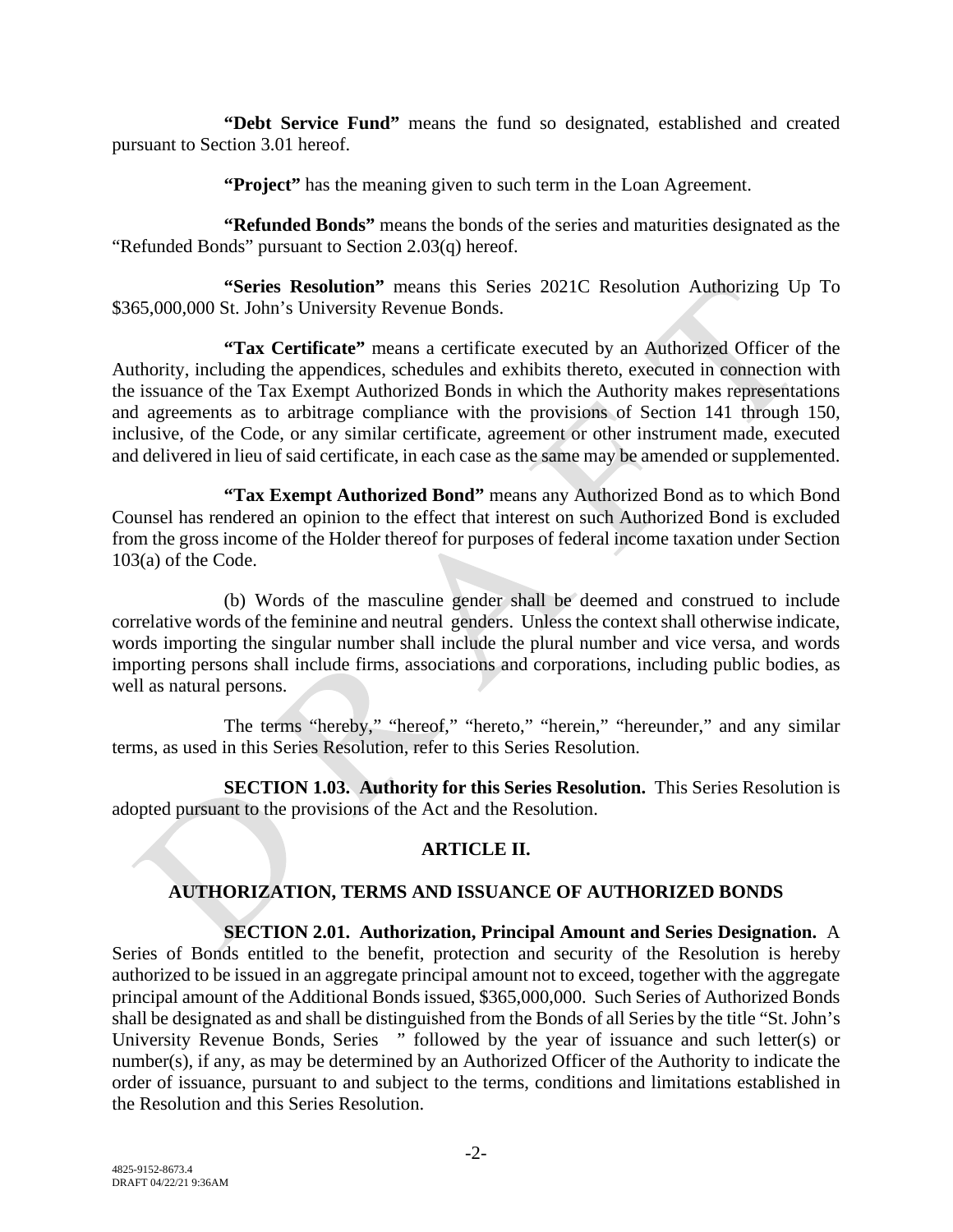**SECTION 2.02. Purposes.** The Authorized Bonds are authorized hereby to be issued for the one or more of the purposes of (i) paying or providing for the payment of the Refunded Bonds, (ii) providing for the payment associated with the termination of the interest rate exchange agreement, (iii) paying the Costs of the Project, (iv) funding capitalized interest, and (v) paying Costs of Issuance of the Authorized Bonds.

**SECTION 2.03. Delegation of Authority.** There is hereby delegated to any Authorized Officer of the Authority, subject to the limitations contained herein and in the Resolution and the Act, the power with respect to the Authorized Bonds to determine and carry out the following:

(a) The sale of the Authorized Bonds at public or private sale, provided that in the case of a private sale the purchase price paid by the purchasers thereof shall not be less than ninety–five percent (95%) of the principal amount of the Authorized Bonds so sold; the approval of the terms of and publication of an official statement, offering memorandum or circular, or other offering document prepared in connection with the issuance and sale of the Authorized Bonds; and the publication of a notice of sale or execution of a contract or contracts of purchase at public or private sale on behalf of the Authority;

(b) Subject to the limitation set forth in Section 2.01 hereof, the principal amount of Authorized Bonds to be issued;

(c) The dated date or dates, maturity date or dates, and principal amount of each maturity of the Authorized Bonds, the amount and date of each Sinking Fund Installment, if any, and which Authorized Bonds are Serial Bonds or Term Bonds, if any, and the Record Date or Record Dates of the Authorized Bonds for which the Record Date or Record Dates is other than the fifteenth  $(15<sup>th</sup>)$  day of the calendar month next preceding an interest payment date for such Authorized Bonds; *provided, that,* no Authorized Bond shall mature later than thirty-one (31) years from the date on which the Authorized Bonds were initially issued;

(d) Except in the case of Capital Appreciation Bonds and Deferred Income Bonds, the interest rate or rates of the Authorized Bonds or, if issued as Variable Interest Rate Bonds, the manner of determining the interest rate or rates, the date from which interest on the Authorized Bonds shall accrue, the first interest payment date therefor, and the date or dates on which the rate at which Variable Interest Rate Bonds bear interest shall be adjusted and the date or dates on which interest on such Variable Rate Bonds shall be paid, or the manner of determining the same, and the manner in which interest is to be paid on such Variable Interest Rate Bonds; *provided, however,* that the true interest cost of the Authorized Bonds issued as fixed rate bonds do not exceed seven and one-half percent (7½%) per annum for Tax-Exempt Authorized Bonds and ten percent (10%) per annum for taxable Authorized Bonds and the initial interest rate on the Authorized Bonds issued as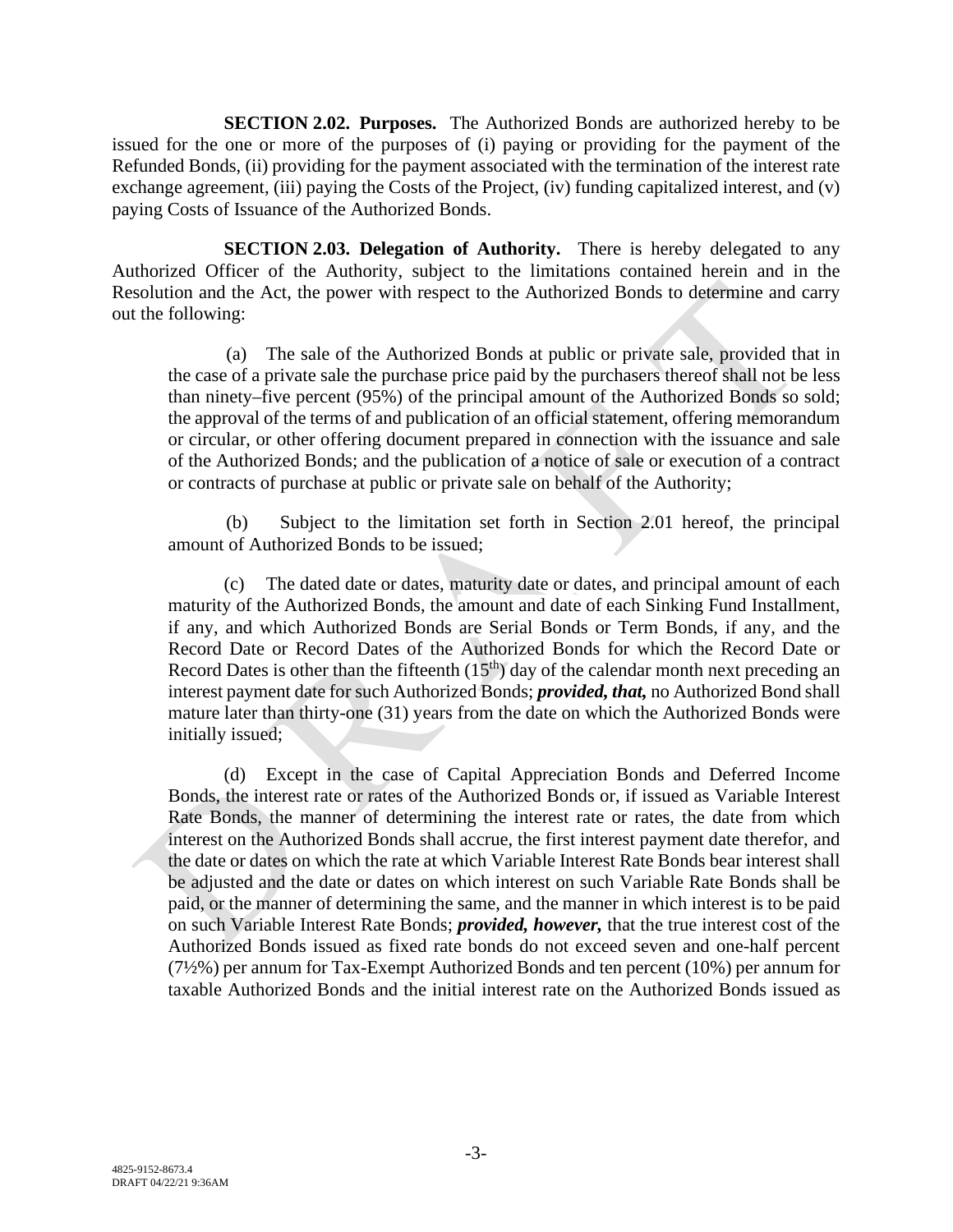Variable Interest Bonds do not exceed seven and one-half percent (7½%) per annum Bonds and ten percent (10%) per annum for taxable Authorized Bonds;

(e) If Authorized Bonds are Capital Appreciation Bonds, the Valuation Dates for such Authorized Bonds and the Accreted Value on each such Valuation Day;

(f) If Authorized Bonds are Deferred Income Bonds, the Interest Commencement Date for such Authorized Bonds, the Valuation Dates prior to the Interest Commencement Date for such Authorized Bonds the Appreciated Value on each such Valuation Date;

(g) The Maximum Interest Rate, if any, and the Minimum Interest Rate, if any, in connection with any Authorized Bonds issued as Variable Interest Rate Bonds;

(h) If Authorized Bonds are Option Bonds or Variable Interest Rate Bonds, provisions regarding tender for purchase thereof, and payment of the purchase thereof;

(i) The denomination or denominations of and the manner of numbering and lettering of the Authorized Bonds;

(j) Subject to the provisions of Section 3.01 of the Resolution, the place or places of payment of the principal, Sinking Fund Installments, if any, and Redemption Price of and interest on the Authorized Bonds;

(k) The Redemption Price or Redemption Prices, if any, and, subject to Article IV of the Resolution, the redemption date and terms, if any, for the Authorized Bonds; *provided, however,* that the Redemption Price of any Authorized Bonds subject to redemption at the election or direction of the Authority shall not be greater than one hundred three percent (103%) of the principal amount of the Authorized Bonds to be redeemed plus accrued interest thereon to the date of redemption and/or may alternatively be determined by a formula which is intended to "make whole" the holders of such Authorized Bonds by setting a redemption price based on the expected rate of return to such holders;

(l) Provisions for the sale or exchange or the Authorized Bonds for the delivery thereof;

(m) The form of the Authorized Bonds, and the form of the Trustee's certificate of authentication thereon and whether any Authorized Bonds are to be issued as Book Entry Bonds and the Depository therefor;

(n) If Authorized Bonds are to be exchanged for bond, notes or other evidence of indebtedness of the Institution, the provisions regarding such exchange;

(o) Directions for the application of the proceeds of the Authorized Bonds;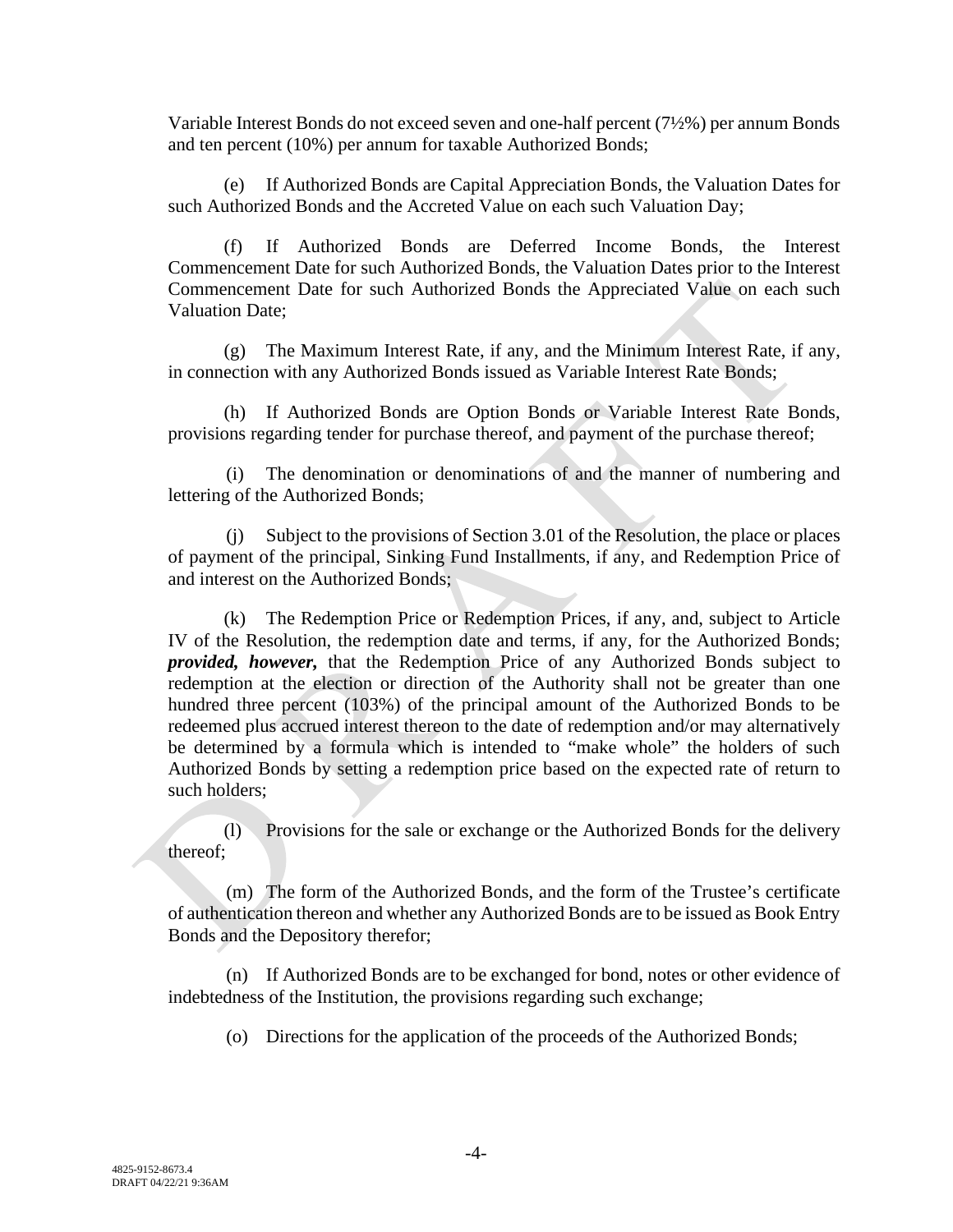(p) The rights and privileges of any insurer that has issued a financial guaranty insurance policy in connection with any such Authorized Bonds, or any provider of a Letter of Credit in connection with such Authorized Bonds;

(q) The series, maturity and specific principal amounts of the bonds that constitute the Refunded Bonds; and

(r) Any other provisions deemed advisable by an Authorized Officer of the Authority not in conflict with the provisions hereof or of the Resolution.

Such Authorized Officer shall execute one or more Bond Series Certificate evidencing determinations or other actions taken pursuant to the authority granted herein or in the Resolution, and any such Bond Series Certificate shall be conclusive evidence of the action or determination of such Authorized Officer as to the matters stated therein.

#### **ARTICLE III.**

# **FUNDS AND ACCOUNTS; PLEDGE**

**SECTION 3.01. Establishment of Funds and Accounts**. The following funds are hereby established and shall be held and maintained by the Trustee:

> Construction Fund: Project Account; Cost of Issuance Account; and Refunding Account; and Debt Service Fund.

In addition to the funds and accounts established hereby, the Authority may for purposes of internal accounting establish such other funds and accounts as the Authority or the Trustee deems proper or desirable. All money and investments thereof at any time deposited in any fund or account created hereby shall be held in trust solely for the benefit of the Holders of the Authorized Bonds.

**SECTION 3.02. Construction Fund**. As soon as practicable after the delivery of the Authorized Bonds, the Trustee shall deposit in the respective accounts within the Construction Fund the amount required to be deposited therein in accordance with the written direction of the Authority. The disbursement and investment of money in the Construction Fund shall be in accordance with the provisions of the Resolution applicable to Construction Funds; *except* that money in the Refunding Account shall be applied to pay or provide for the payment of the Refunded Bonds in accordance with the written direction of the Authority.

**SECTION 3.03. Debt Service Fund**. The deposit of money to and disbursement and investment of money in the Debt Service Fund shall be in accordance with the provisions of the Resolution applicable to Debt Service Funds.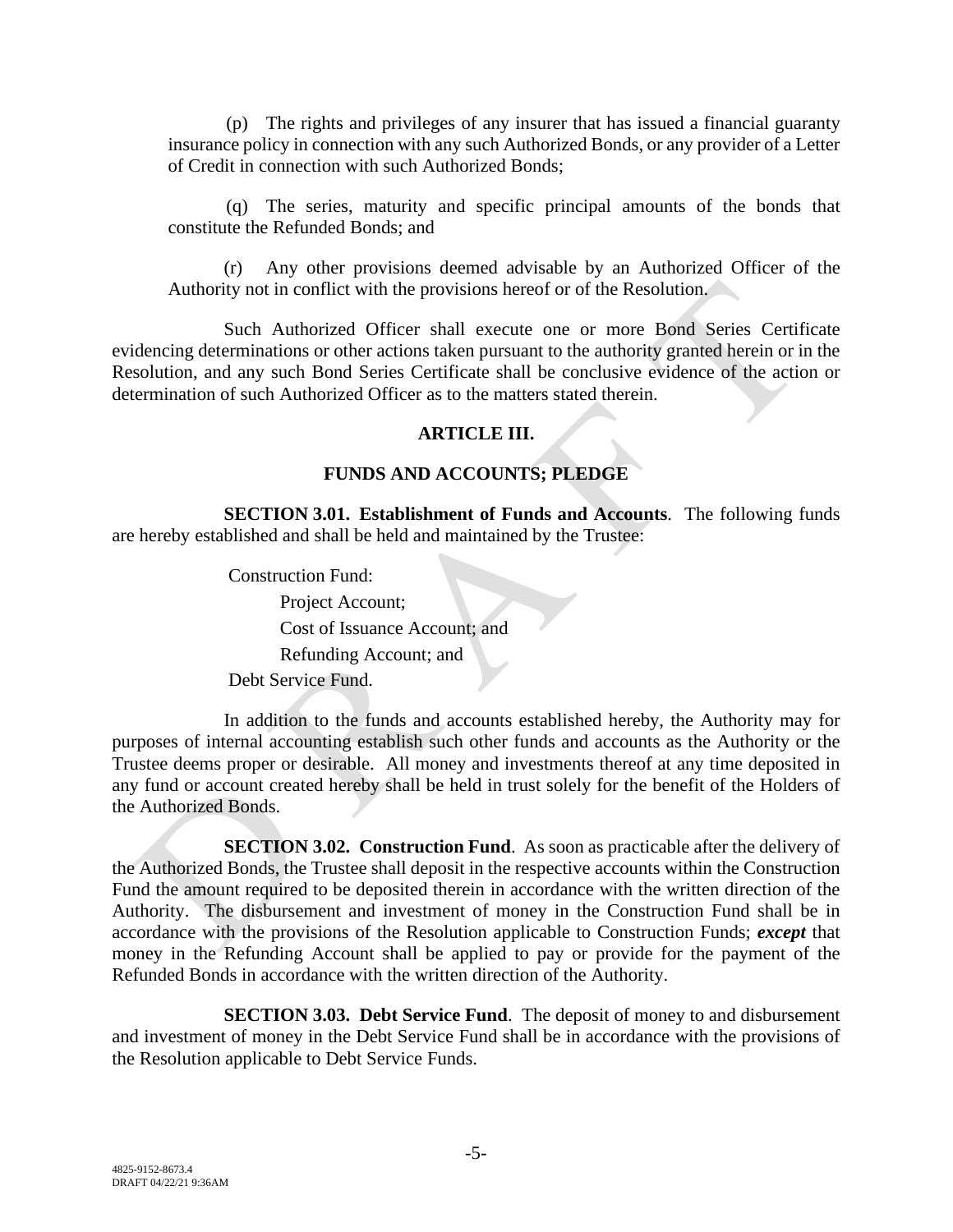#### **ARTICLE IV.**

#### **EXECUTION AND AUTHENTICATION**

**SECTION 4.01. Execution and Authentication.** Pursuant to the provisions of Section 3.04 of the Resolution, the Chair or other Authorized Officer of the Authority is hereby authorized and directed to execute by his or her manual or facsimile signature the Authorized Bonds in the name of the Authority and the corporate seal (or a facsimile thereof) shall be thereunto affixed, imprinted, engraved or otherwise reproduced thereon. The Secretary or an Assistant Secretary of the Authority is hereby authorized and directed to attest by his or her manual or facsimile signature the execution of the Authorized Bonds.

The Trustee is hereby authorized to authenticate by manual or facsimile signature the Authorized Bonds, and deliver the same to or upon the order of the Authority, in such amounts and at such times as provided herein.

**SECTION 4.02. No Recourse on Authorized Bonds.** No recourse shall be had for the payment of the principal, Sinking Fund Installments, if any, or Redemption Price of or interest on the Authorized Bonds or for any claim based thereon or on this Series Resolution against any member, officer or employee of the Authority or any person executing the Authorized Bonds and neither the members of the Authority nor any other person executing the Authorized Bonds of the Authority shall be subject to any personal liability or accountability by reason of the issuance thereof, all such liability being expressly waived and released by every Holder of Authorized Bonds by the acceptance thereof.

# **ARTICLE V.**

# **APPLICATION OF PROCEEDS**

**SECTION 5.01. Application of Proceeds and Deposit of Money.** On the date of delivery of the Authorized Bonds the Trustee shall deposit the proceeds of the sale of the Authorized Bonds in accordance with the Bond Series Certificate executed in connection with the Authorized Bonds or other written instructions of an Authorized Officer of the Authority.

#### **ARTICLE VI.**

#### **SPECIAL COVENANTS**

**SECTION 6.01. Tax Exemption; Rebates.** In order to maintain the exclusion from gross income for purposes of federal income taxation of interest on the Tax Exempt Authorized Bonds, the Authority shall comply with the provisions of the Code applicable to the Tax Exempt Authorized Bonds, including without limitation the provisions of the Code relating to the computation of the yield on investments of the "gross proceeds" of the Tax Exempt Authorized Bonds, as such term is defined for purposes of the Code, reporting of the earnings on such gross proceeds and rebates of earnings on such gross proceeds to the Department of the Treasury of the United States of America. In furtherance of the foregoing, the Authority shall comply with the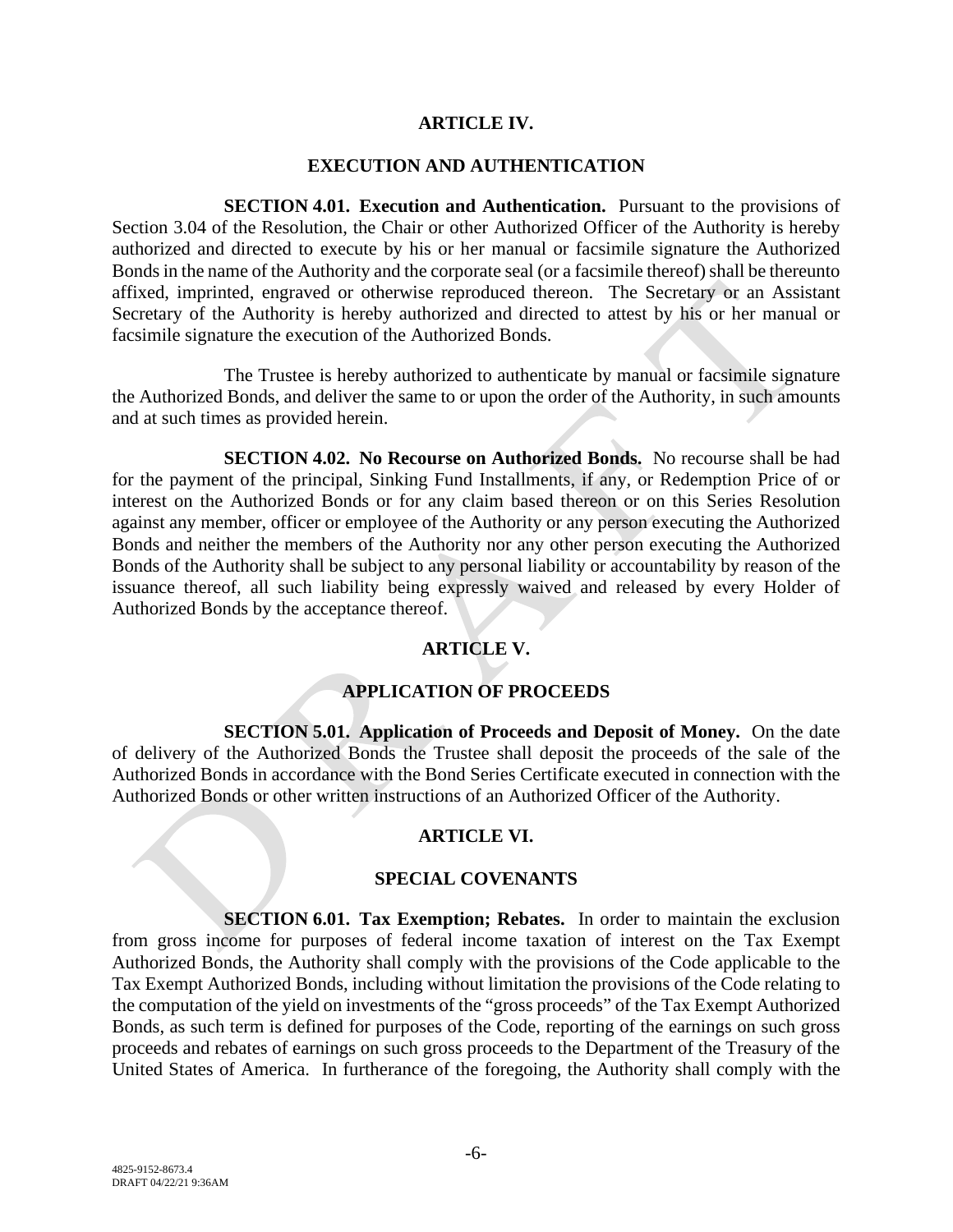provisions of the Tax Certificate and with such written instructions as may be provided by Bond Counsel or a special tax counsel.

The Authority shall not take any action or fail to take any action which would cause the Tax Exempt Authorized Bonds to be "arbitrage bonds" within the meaning of Section 148(a) of the Code; nor shall any part of the proceeds of the Tax Exempt Authorized Bonds or any other funds of the Authority be used directly or indirectly to acquire any securities or obligations the acquisition of which would cause any Tax Exempt Authorized Bond to be an "arbitrage bond" within the meaning of Section 148(a) of the Code.

The Authority shall make any and all payments required to be made to the United States Department of the Treasury in connection with the Tax Exempt Authorized Bonds pursuant to Section 148(f) of the Code from amounts on deposit in the Arbitrage Rebate Fund and available therefor.

**SECTION 6.02. Survival of Covenant.** The obligation of the Authority to comply with the provisions of Section 5.01 hereof with respect to the rebate to the Department of the Treasury of the United States of America relating to the Tax Exempt Authorized Bonds shall remain in full force and effect so long as the Authority shall be required by the Code to rebate such earnings on the gross proceeds of the Authorized Bonds notwithstanding that the Tax Exempt Authorized Bonds have been deemed to be no longer Outstanding.

# **ARTICLE VII.**

# **APPROVAL OF FORM AND AUTHORIZATION OF DOCUMENTS**

**SECTION 7.01. Approval of Bond Purchase Agreement.** The form of the Bond Purchase Agreement relating to the Authorized Bonds, by and between the Authority and the underwriters named therein, as presented at this meeting, is hereby approved. Any Authorized Officer of the Authority is hereby authorized to execute a Bond Purchase Agreement in the name and on behalf of the Authority substantially in such form, with such changes, insertions and omissions as may be approved by said Authorized Officer, including any changes necessary to reflect the delivery of the Authorized Bonds on a forward delivery basis, said execution being conclusive evidence of such approval.

**SECTION 7.02. Official Statement.** (a) The form of a Preliminary Official Statement relating to the Authorized Bonds, as presented at this meeting, is hereby approved. The distribution in connection with the offering and sale of the Authorized Bonds of a Preliminary Official Statement in such form, with such changes, insertions and omissions as an Authorized Officer of the Authority deems advisable, is hereby authorized.

(b) Any Authorized Officer of the Authority is hereby authorized to execute and deliver, in the name and on behalf of the Authority, a final Official Statement relating to the Authorized Bonds in substantially the form of the Preliminary Official Statement, with such changes, insertions and omissions as an Authorized Officer of the Authority deems advisable and to permit the distribution of said Official Statement in connection with the offering and sale of the Authorized Bonds.